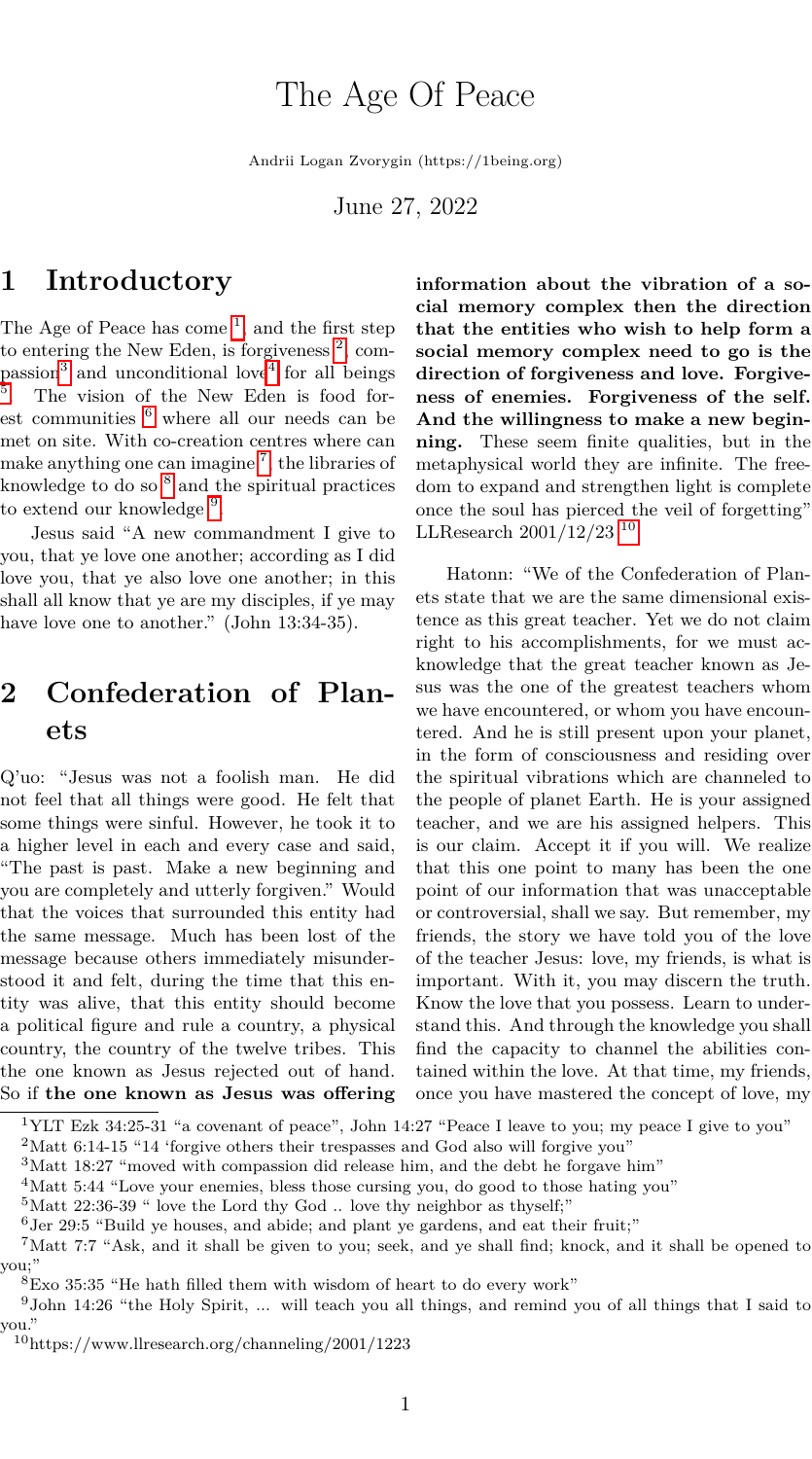friends, once you understand this concept, then shall you not also be capable of achieving that which the great teacher Jesus demonstrated for us?"LLResearch  $1975/12/21$ <sup>[11](#page-1-0)</sup><sup>12</sup>

Ra: "I am one of the members of the Confederation of Planets in the Service of the Infinite Creator. There are approximately fifty-three civilizations, comprising approximately five hundred planetary consciousness complexes in this Confederation. This Confederation contains those from your own planet who have attained dimensions beyond your third. It contains planetary entities within your solar system, and it contains planetary entities from other galaxies. It is a true Confederation in that its members are not alike, but allied in service according to the Law of One." LawOfOne  $6:24$ <sup>[13](#page-1-2)</sup>

#### **2.1 Armour of Light**

Q'uo: "When preincarnative choice has given to you a difficulty, have faith that you are a spirit advanced enough to participate in your own destiny, that occurrences do not happen simply by chance, that the seeming poverty, the seeming limitation, the seeming difficulty, the seeming illness, is also a forthright aid in setting up a circumstance in which a lesson of love can be learned under adverse conditions. Yours is the last density with truly adverse conditions for the positive, or service-to-others oriented person. Only in this density, the density of choice, does this occur. Know then, that that which is in front of you is not more than you can work with, is not that which defeats; you would not program that for yourself. But you are stretching yourself, because you wish to change, you wish to become even more polarized in love and service to the Creator and others than you are now. There may be a lesson to learn, there may be a part of service that you chose that could not be achieved in any other way, given the uniqueness of your person, the uniqueness of your character. Consequently, there are illnesses, limitations and what seems to be a grinding and degrading poverty, that may be seen, only in a spiritual sense, as challenges, rather than difficulties; as chances to learn, rather than sentences of con-demnation." Q'uo LLResearch 1990/09/23<sup>-[14](#page-1-3)</sup>

Latwii: "You are speaking of what this instrument knows as Armageddon. This battle has been underway for some time and, in truth, is proceeding towards its conclusion. However, only the shadows of its fierce antagonisms reach the physical plane, for this is a battle between light and darkness.

"There are many, many hosts of those in the service of the infinite Creator. We ourselves are in the service of the infinite Creator and have formed a Confederation in order to do just what we are doing now: to speak to those who desire whatever knowledge we may have to share. These forces of light, of whom we count ourselves, an humble and unworthy number stand, as it has been said, in your Holy works, in the armor of light.

"We are given power first from the Creator Who is beyond light and darkness and from Whom we derive love. Secondly, from those upon your planet, who are praying, meditating and living to be loving, sincere, understanding and valuing the good and the beautiful. We face those of us on the physical, the etheric, and the forces which derive their substance from the belief and separation from the Creator and from each other.

"Unfortunately, many of your peoples, their tempers sharpened through many, many generations of wars and territorial arguments, contribute to the negative quality of the forces of darkness. Anger, intense frustration, and the negative emotions associated with greed and envy add also to the aid that the etheric thought forms that are forces of darkness may draw upon and so the battle plan stands arrayed.

"But whereas we have one Creator to guide us and one great truth to sustain us, the forces of darkness will always be scattered, for they do not trust one another but wish only to have power over one another as well as over all else. Therefore, as soon as enough of the people of your planet can stand behind us who are merely messengers of light, the battle gallantly joined will be over for this harvest and the harvest will be complete and those who stood in the light will avail themselves of that light.

"We feel very positive about the coming of this harvest, for it pleases us that many have turned to that light and to that love to seek understanding. Even as the world seems to polarize itself more and more to negativity and separation yet you will find more and more of those people whom you personally know beginning to seek in some form of spiritual truth the light and the love of the Father.

Thus this battle. Whatever occurs upon your plane has already been joined and it is fought with the heart and the minds and the spirits of mankind, not with their physical bod-

<span id="page-1-0"></span> $^{11}\mathrm{https://www.llreesaarch.org/channeling/1975/1221\_02}$ 

<span id="page-1-2"></span><span id="page-1-1"></span><sup>&</sup>lt;sup>12</sup>John 14:12 "Whoever believes in me will do the works I have been doing, and ... even greater things" <sup>13</sup>https://www.lawofone.info/s/6#24

<span id="page-1-3"></span><sup>14</sup>https://llresearch.org/channeling/1990/0923

<span id="page-1-4"></span><sup>15</sup>https://www.llresearch.org/channeling/1980/1207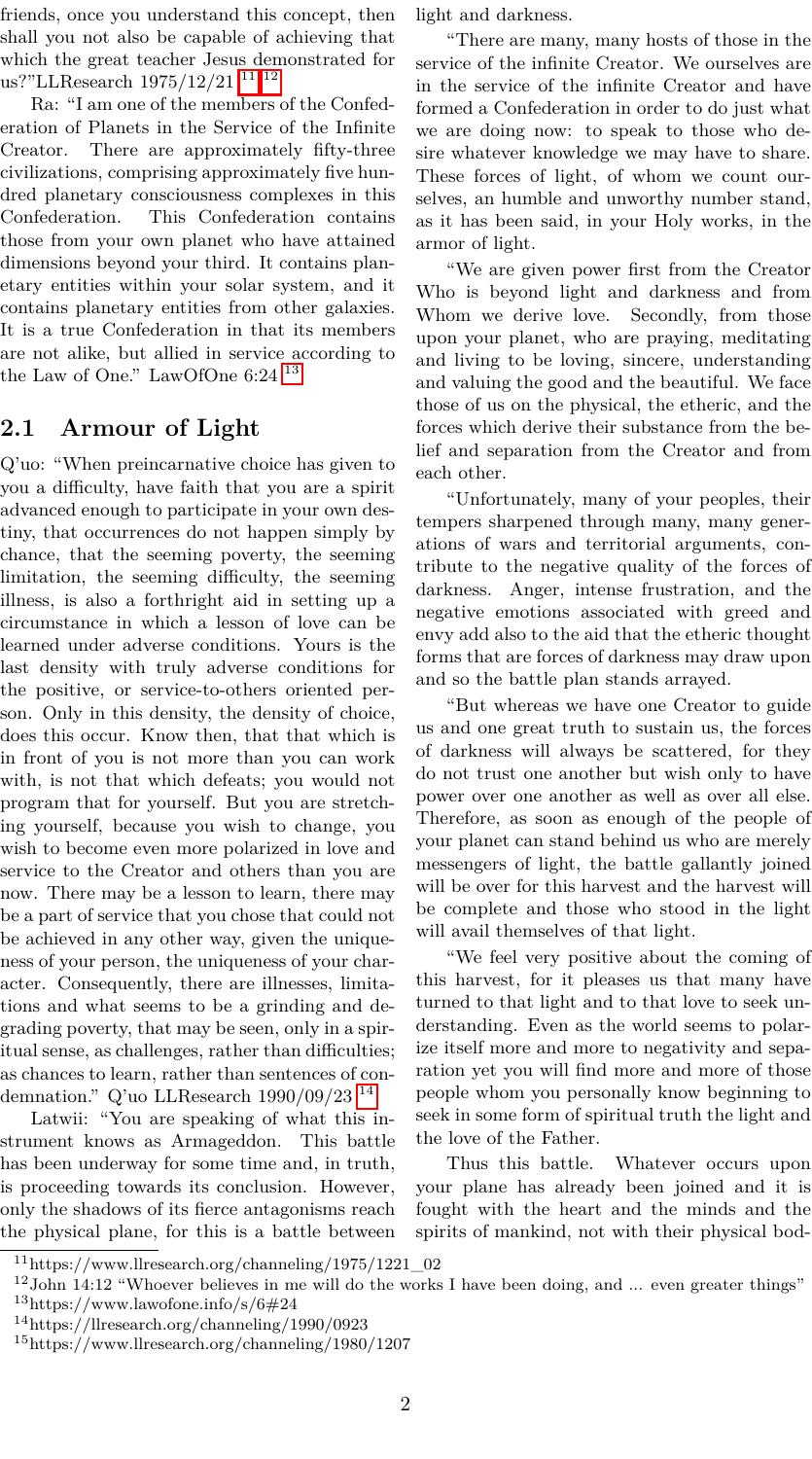ies. This is a great lesson to learn" LLResearch 1980/12/07 [15](#page-1-4)

"Then shall you awaken to the difficult manifestations of this illusion, and move into those patterns that are so painful with a stout heart and a full armor of light and love, and you shall do very simple things, and shall love, and shall not hear, and shall not be affected, and if necessary and possible, you shall walk away. One who seeks to control others deals with indifference quite poorly, and indeed becomes helpless before a persistent and continued indifference. As the storm rages about you, we urge you to gather to yourself your birthright, and to be who you really are, children of love, children of the one infinite Creator of all things. Love one another, my children. This is the greatest wisdom that we know." LLResearch  $1990/06/17$ <sup>[16](#page-2-0)</sup>

#### **2.2 Harvest**

Matt 9:37 "then said Jesus to his disciples, 'The harvest indeed [is] abundant, but the workmen few;"

"The central thrust of the metaphor of harvest for the one known as Jesus was that the fields were white with the crops, and all was ripe and ready to be harvested but that there were not enough workers for the harvest, and there was a call for those who followed this teacher to take up the honor and duty of attempting, each in her own way, to add to the possibility of awakening those blooming and ripened souls that are the pride and the product of 75,000 years of learning, so that they might make that last step over the line, from a faint-hearted will to serve the cause of love, to a passion and a fire to serve in a very focused and loving way for the good of the self those about the self and the planet itself." LLResearch 2002/1127

Q'uo: "You ask what is the progress of the harvest for this planet and its population at this time, for many have been the predictions of this great event throughout the history of your planet. Indeed, the one known as Jesus the Christ said that there were those among his group that would see the harvest. The harvest is that which begins first in those minds and especially in those hearts that are prepared to welcome and enjoy the vibrations of love and understanding. Thus, there are many who have been able to harvest themselves into the fourth density positive over the last few thousand of your years, and they, at this time, are preparing to welcome their brothers and sisters of the

greater population of planet earth that will be harvested at the, shall we say, striking of the hour, on the infinite clock of destiny.

"Your harvest is that which has begun. Those entities now passing from your illusion, through the door that you call death<sup>[17](#page-2-1)</sup>, are walking the steps of light to see if they have the ability to walk and enjoy the brighter light that is a significant portion of the fourth density experience. As these entities move into this light, they move as far as is possible without the light becoming too glaring. When it is too glaring to continue, they step aside, and notice whether they have passed the boundary, shall we say, of the third density into the fourth density. And those who have become as the gathering choir that sings the glorious "Hallelujah" to the One Creator welcome others who also pass through the doors of death only to be reborn into the love and light of the One in another illusion, a grander illusion more densely packed with light, with love, with understanding, with cooperation, with community, with a joint effort towards further seeking of the One Creator." LLResearch 2016/02/06 [18](#page-2-2)

#### **2.3 Fourth Density**

"those entities who have been able to welcome and enjoy fourth-density vibrations will find themselves upon a new Earth, with new capabilities of understanding. Each entity will be able to perceive the thoughts and the feelings and the vibratory level of each other being, so that there is a beginning blending of these vibrations in a manner which reveals self to other self as self. Thus each entity will begin to feel a kinship, shall we say, a beating of similar hearts, a walking of the same path, a seeking of the same service-to-others qualities that are existent within the self.

"As each entity, then, becomes more and more aware of the circle of other entities about it, and is able to absorb these entities' conscious vibrations of selfhood, then there will become a new experience of what you call reality, or another illusion in which the light is more densely packed and reveals more information to each entity dwelling within this light-filled environment." Q'uo LLResearch 2018/10/06 [19](#page-2-3)

Quanta: "the grouping of entities which shall comprise the fourth-density social memory complex of entities will have access to that Akashic record of experience which has been collected throughout the history of this planetary experi-

<span id="page-2-0"></span> $^{16}{\rm https://llresearch.org/channeling/1990/0617}$ 

<span id="page-2-1"></span><sup>17</sup>Hebrews 9:27 "once to die, and after this – judgment"

<span id="page-2-2"></span><sup>18</sup>https://www.llresearch.org/channeling/2016/0206

<span id="page-2-3"></span><sup>19</sup>https://www.llresearch.org/channeling/2018/1006